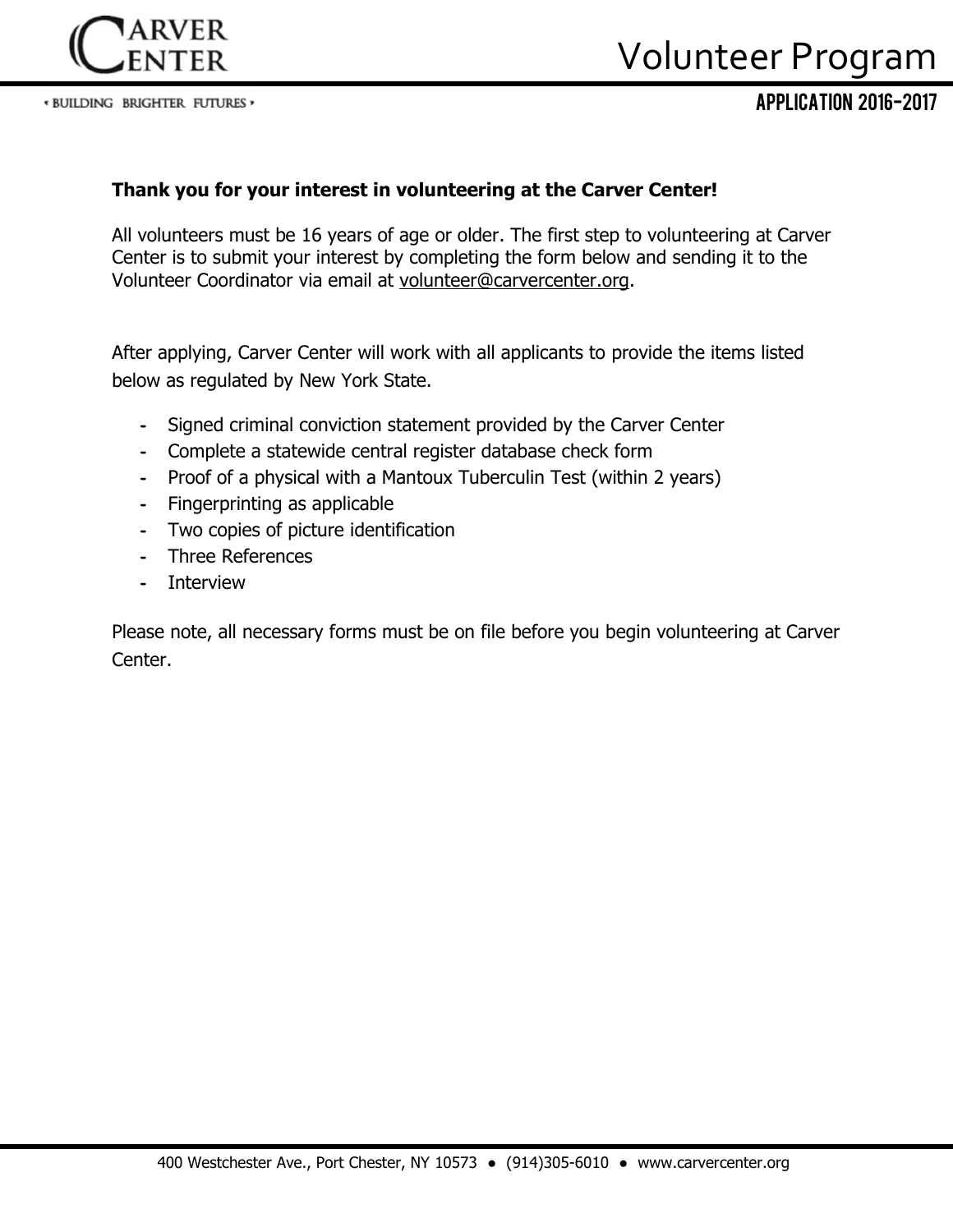

\* BUILDING BRIGHTER FUTURES »

### Application 2016-2017

#### **Please return completed application to the Carver Center or email to volunteer@carvercenter.org**

|                                                                                                                                                                                                                                                                                     |                  | Middle Initial Last Name |
|-------------------------------------------------------------------------------------------------------------------------------------------------------------------------------------------------------------------------------------------------------------------------------------|------------------|--------------------------|
| <b>First Name</b>                                                                                                                                                                                                                                                                   |                  |                          |
| Date of Birth: Month/Date/Year                                                                                                                                                                                                                                                      |                  | Gender: _____________    |
|                                                                                                                                                                                                                                                                                     |                  |                          |
|                                                                                                                                                                                                                                                                                     |                  |                          |
|                                                                                                                                                                                                                                                                                     |                  |                          |
| Home Phone Number: (Campber 2014) Cell Phone Number: (Campber 2014)                                                                                                                                                                                                                 |                  |                          |
|                                                                                                                                                                                                                                                                                     |                  |                          |
|                                                                                                                                                                                                                                                                                     |                  |                          |
|                                                                                                                                                                                                                                                                                     |                  |                          |
| <b>Emergency Contact Info</b>                                                                                                                                                                                                                                                       |                  |                          |
|                                                                                                                                                                                                                                                                                     |                  |                          |
|                                                                                                                                                                                                                                                                                     |                  |                          |
|                                                                                                                                                                                                                                                                                     |                  |                          |
|                                                                                                                                                                                                                                                                                     |                  |                          |
| <b>Currently Employed? Circle One: Yes or No</b>                                                                                                                                                                                                                                    |                  |                          |
|                                                                                                                                                                                                                                                                                     |                  |                          |
| Port Chester Carver Center has my permission to use my photograph, video and audio recordings, likeness, artwork, profile and/or story in this and<br>future publications, web pages and other promotional materials produced, used by and representing Port Chester Carver Center. |                  |                          |
| I have read and acknowledged the above statement:                                                                                                                                                                                                                                   |                  |                          |
| Parent/Guardian (Print and Signature) If Under 18 Years of Age:                                                                                                                                                                                                                     | <b>Signature</b> | Date                     |
| Print                                                                                                                                                                                                                                                                               |                  |                          |
|                                                                                                                                                                                                                                                                                     |                  |                          |